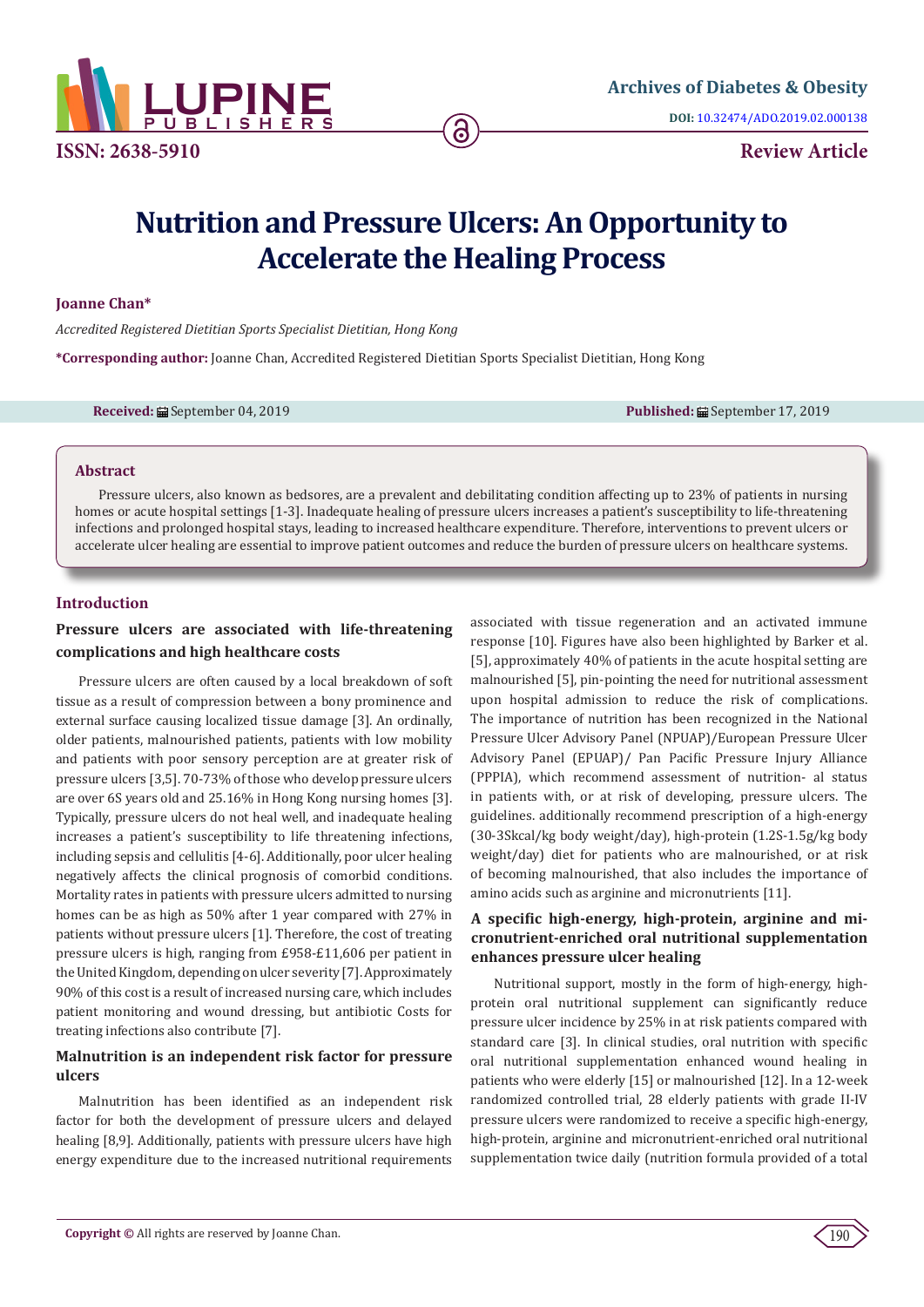of 500kcaI, 34g protein, 6g arginine, TOOmg vitamin C, and 18mg zinc) in combination with a standard hospital diet (if tube fed, an 1000mL enteral feed with 20% of energy from protein enriched with arginine, zinc and vitamin C [100 kcal, S.S g protein, 0.85 g arginine, 38 mg vitamin C, 2.0mg zinc per 100mL]) or standard nutrition (hospital diet; if tube fed, standard enteral formula comprising 16% of energy from protein without any additional supplement [100kcaI, 4.0g protein, 0g arginine, 10mg vitamin C, 1.2mg zinc per 100mL]). The type and amount of food consumed by each patient was recorded on a clinical register and the mean intake over 3 days standardized to patient weight. Regression

analyses were performed to identify the contribution of a specific supplement to any improved outcomes [15]. Results have shown supplementing patients with a high-energy, high-protein, arginine and micronutrient-enriched formula significantly reduced pressure ulcer Scale for healing (PUSH) Score by 85% after 12 weeks (Figure 1; assessment of ulcer surface area, amount of exudate and tissue type), indicating an elevated wound healing with a specific highenergy, high-protein, arginine and micronutrient-enriched oral supplementation. Addition- ally, the specific supplementation was associated with a significant 100% reduction in ulcer surface area after 8 weeks compared with standard nutrition (Figure 1) [15].





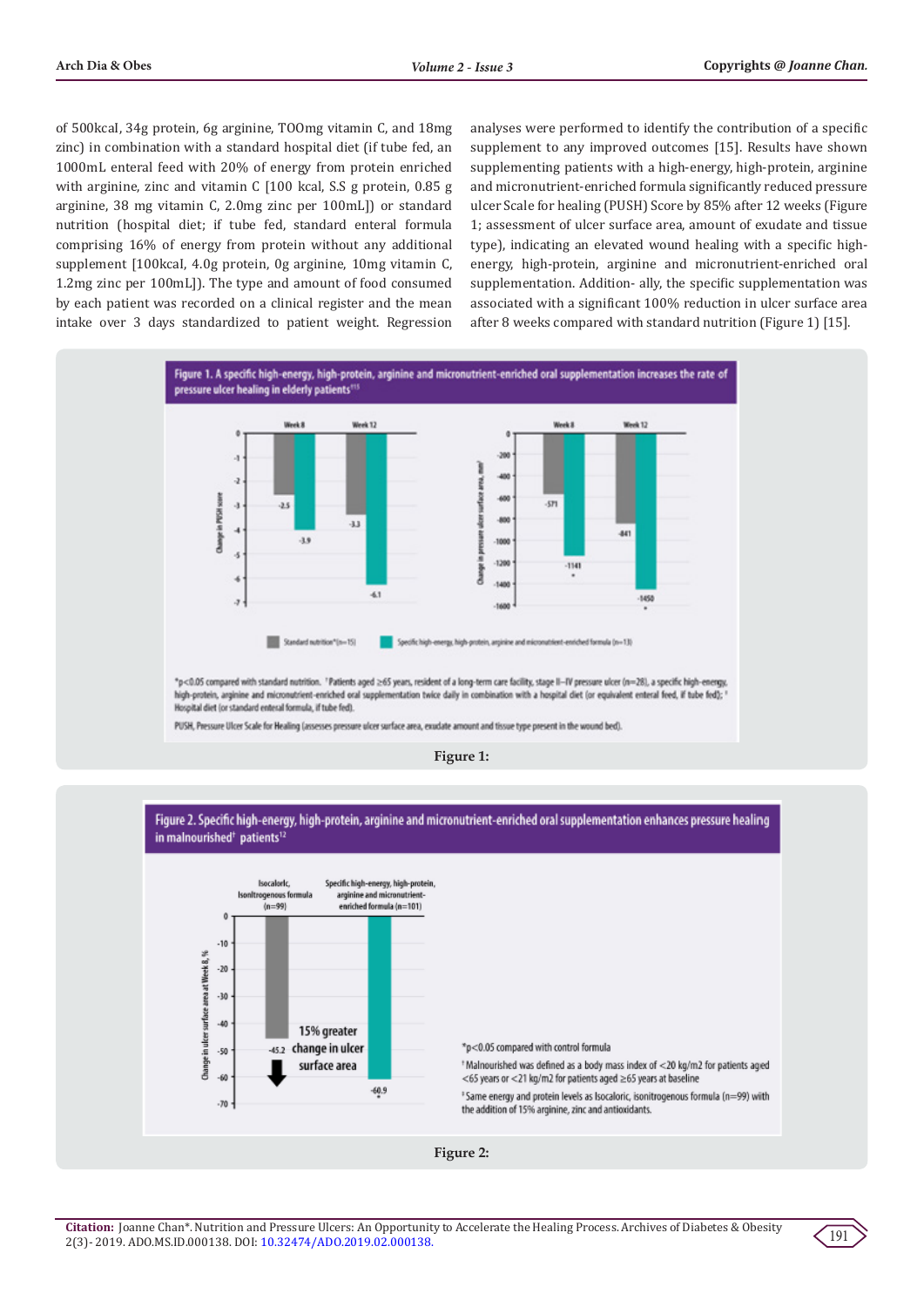These results have been validated in a large(fi=200), multicenter, randomized controlled trial. The Oligo Element Sore Trial (OEST) reported that the specific oral supplementation significantly enhanced pressure ulcer healing in patients with stage II-lV who were malnourished compared with an isocaloricisonitrogenous formula [12]. Twice-daily supplementation with specific high-energy, high-protein, arginine and micronutrientenriched formula for 8 weeks led to a significantly greater mean reduction in pressure ulcer area (Figure 2) [12].

# **Management of a sacral pressure ulcer patient by oral supplemented with a specific high protein arginine and micronutrient enriched formula**

#### **Introduction**

This case study describes the management of a patient who developed a sacral pressure sore (Grade IV) during stay in the hospital secondary to hematuria and further care once discharge was followed up in a elderly nursing home setting. Oral Nutritional Supplement was given to promote healing of the wound by Supplementing patient with a high energy, high protein, arginine and micronutrient enriched formula aim promote wound healing.

#### **Treatment regimen**

Signs of dead tissue developing within the ulcer with wound on measuring approx 4.5cm across. Ulcer was washed with iodopovidone antiseptic solution and new dressing was applied every day. On 27<sup>th</sup> Jan 2018 patient was referred to dietitian with past medical history of dementia. Aim was set to promote wound healing and nutritional status as current weight was noted at 43kg and a BMI of 16.8 kg/m<sup>2</sup> . A high energy, high protein oral nutritional supplementation was recommended twice daily (nutrition formula

provided of a total of 500kcal, 34g protein, 6g arginine) in addition to their regular diet and standard wound care and was followed up weekly (Table 1).

**Table 1:** Patients Characteristics.

| Age                 | 71                               |
|---------------------|----------------------------------|
| Gender              | Female                           |
| BMI                 | 16.8 Kg/m2 (Weight: 43Kg)        |
| Mobility            | Bed Wound                        |
| Existence of Wound  | Since Jan 2018                   |
| Wound Type          | Sacral Pressure Ulcer (Grade IV) |
| Wound Size at Start | 4.5cm across                     |

## **Result**

After one week the ulcer had reduced significantly in size (3cm) and new flesh and skin was noticed to be developing. Appetite was slowly picking up and supplementation was adjusted to once daily (nutrition formula provided of a total of 250kcal, 17g protein, 3g arginine). Weight was noted staple whilst ulcer continue to heal. By March 2018, the ulcer was almost healed, and patient's appetite has returned to normal.

# **Conclusion**

Pressure ulcers are a major burden on health resources, with inadequate healing potentially leading to life threatening infections and an increased risk of morality [1,4,5]. Nutritional supplementation with specific high energy, high protein, arginine and micronutrient- enriched oral formula a significantly reduced pressure ulcer incidence and enhanced wound healing in patients who were elderly [15] or malnourished [12] Figure 3.





### **References**

- 1. [Smith DM \(1995\) Pressure Ulcers in the Nursing Home. Ann inter Med](https://annals.org/aim/article-abstract/708996/pressure-ulcers-nursing-home)  [123\(6\): 433-438.](https://annals.org/aim/article-abstract/708996/pressure-ulcers-nursing-home)
- 2. [Vanderwee K, Clark M, Dealey C, Gunningberg L, Defloor T \(2007\)](https://www.ncbi.nlm.nih.gov/pubmed/17378869)  [Pressure ulcer prevalence in Europe: A pilot study. J Eval Clin Pract](https://www.ncbi.nlm.nih.gov/pubmed/17378869)  [13\(6\): 227-235.](https://www.ncbi.nlm.nih.gov/pubmed/17378869)
- 3. Liu KW (2011) The Hong Kong Medical diary. Medical Bulletin September 16(9): 1-40.
- 4. [Allman R, Goode PS, Burst N, Bartolucci AA, Thomas DR \(1999\) Pressure](https://www.ncbi.nlm.nih.gov/pubmed/10326353) [ulcers, hospital complications, and disease severity: impact on hospital](https://www.ncbi.nlm.nih.gov/pubmed/10326353) [costs and length of stay. Adv Wound Care 12\(1\): 22-30.](https://www.ncbi.nlm.nih.gov/pubmed/10326353)
- 5. [Barker LA, Gout BS, Crowe TC \(2011\) Hospital malnutrition: Prevalence,](https://www.ncbi.nlm.nih.gov/pubmed/21556200) [identification and impact on patients and the healthcare system. Int J](https://www.ncbi.nlm.nih.gov/pubmed/21556200) [Environ Res Public Health 8\(2\): 514-527.](https://www.ncbi.nlm.nih.gov/pubmed/21556200)
- 6. [Allaman R \(1997\) Pressure ulcer prevalence, incidence, risk factors, and](https://www.ncbi.nlm.nih.gov/pubmed/9227937) [impact. Clin Geriatr Med 13\(3\): 421-436.](https://www.ncbi.nlm.nih.gov/pubmed/9227937)